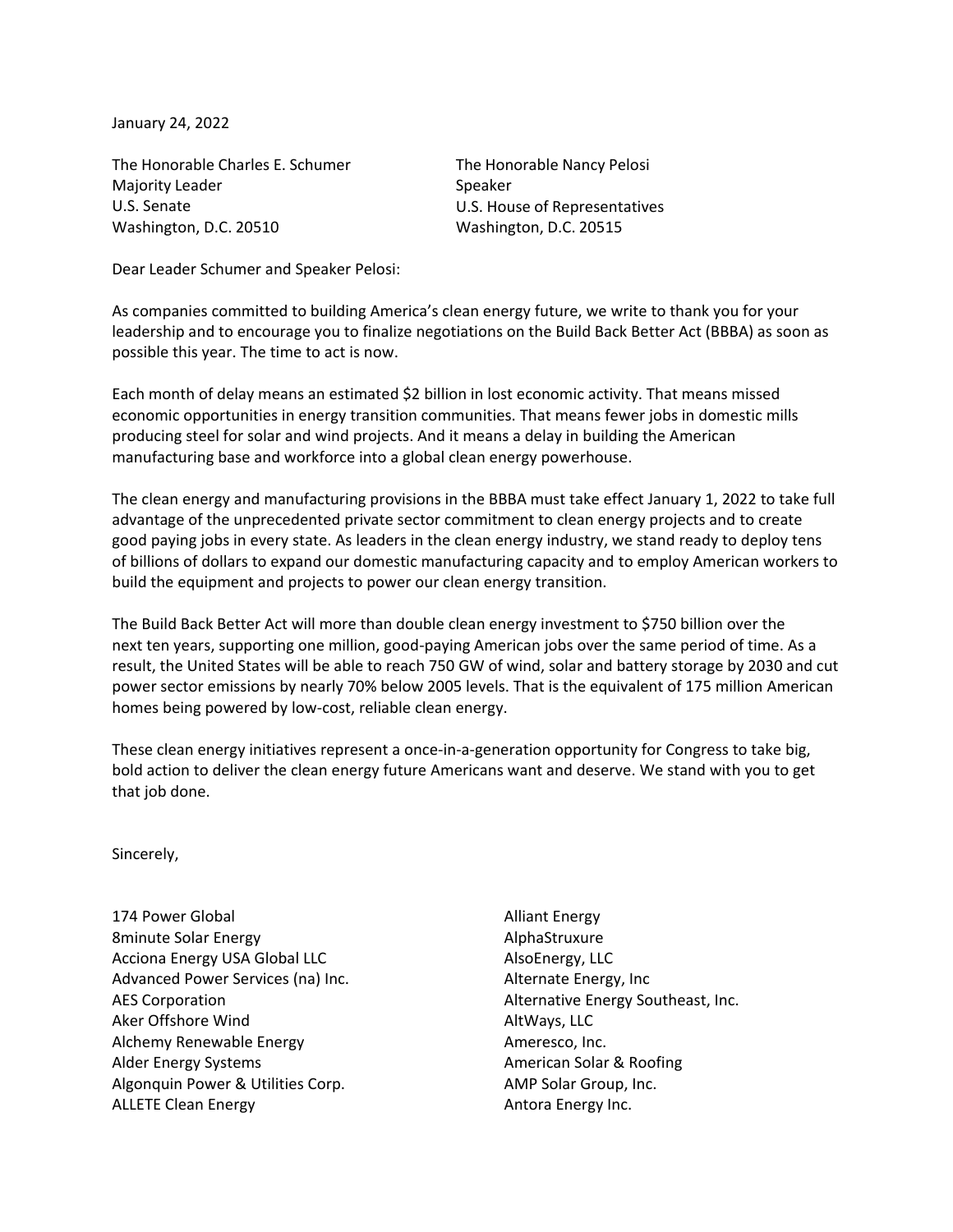AP Alternatives, LLC Apex Clean Energy Arcimoto Arevon Associated Energy Developers Atlantic Shores Offshore Wind AVANGRID Aypa Power BayWa r.e. US Birch Infrastructure, PBLLC Black & Veatch Corporation Black Bear Energy Inc. Blattner Energy Blue Ridge Power, LLC Borrego Energy Boviet Solar US Ltd. bp America Bright Power Broadwind Caelux Corporation Capital Power Carolina Mountain Solar Carolina Solar Energy III, LLC Catalyze CED Greentech HQ Chaberton Energy CHW Editorial LLC Citrine Power LLC Clean Energy Associates, LLC CleanCapital CleanChoice Energy CleantTech Docs, Inc. Clearway Energy Group Colite Technologies Consolidated Edison, Inc. Construction Innovations Convergent Energy + Power Copia Power Cosmic Solar, Inc. Current Home Inc CustomerFirst Renewables CVE North America, Inc. Cypress Creek Renewables D.E. Shaw & Co., L.P. DARE Strategies, LLC Delorean Power Direct Connect Development Co LLC Distributed Sun LLC

DNV Energy USA Inc. Dominion Energy East Point Energy Ecoplexus Inc. Eden Renewables EDF Renewables North America, LLC EDP Renewables North America Empower Energies Clean Infrastructure LLC EnBW North America Encore Renewable Energy Enel Green Power North America, Inc. Enel X North America EnergeiaWorks Energiekontor US, Inc Energy Intelligence Partners Energy Toolbase ENGIE North America Enphase Energy Inc Eolian, L.P. Eolus North America, Inc. Equinor Wind US esVolta, LP FabTech Enterprises, Inc. FAFCO, Inc. FastGrid Fermata Energy Fervo Energy Fire Mountain Solar LLC FLO Fluence Flywheel Development LLC Form Energy, Inc. Freedom Forever FTC Solar Inc. GAF Energy GlidePath Power Solutions Go Smart Solar Good Faith Energy Granite State Solar Grasshopper Energy Green Development, LLC Green Mountain Solar Greenalia Solar Power Inc GreenPower Motor Company GroundWork Renewables, Inc. Hannon Armstrong Hemlock Semiconductor Hexagon Energy, LLC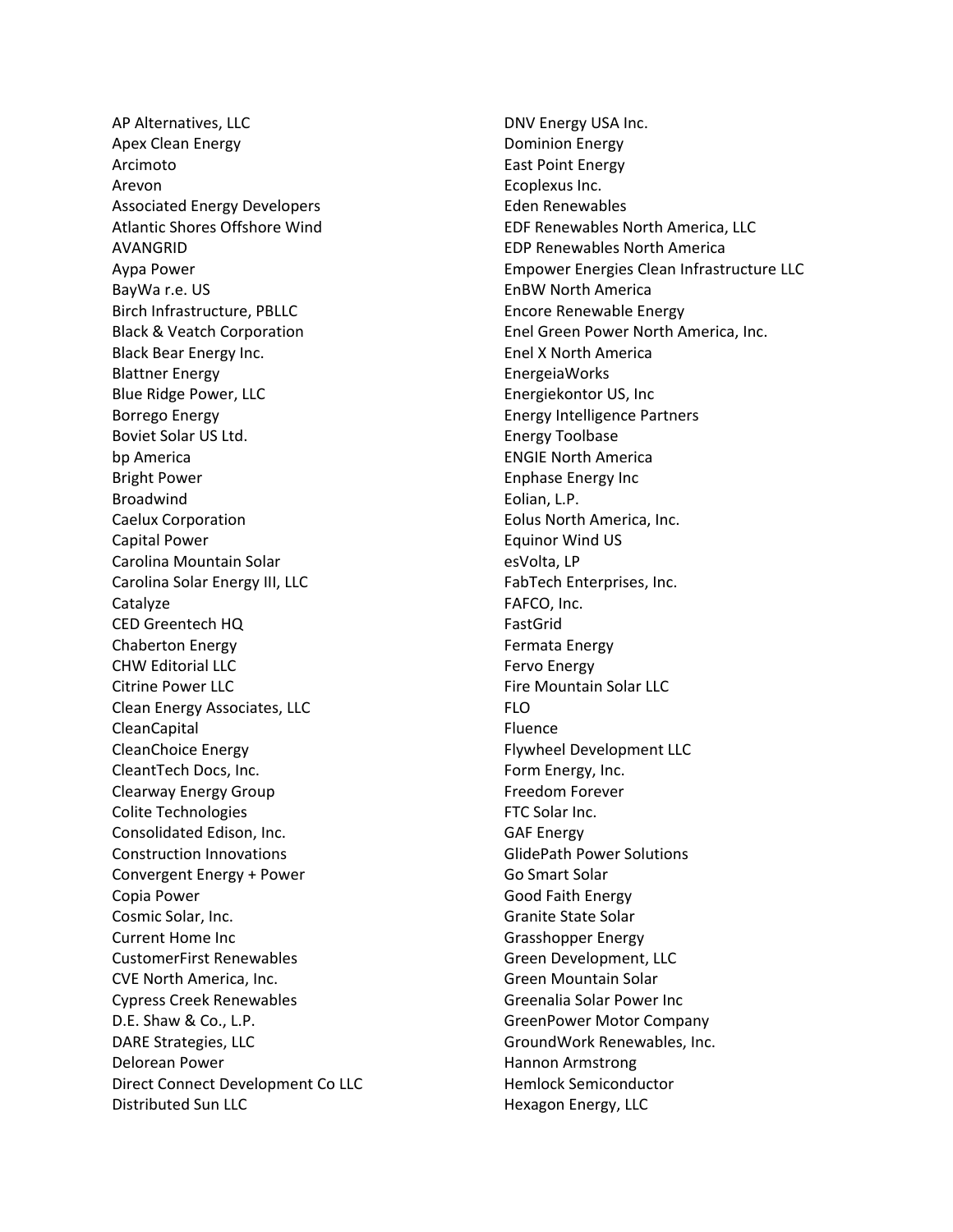HGP Storage Hill Country Wind Power, LP Hydrostor Inc. Hyundai Energy Solutions America Idemitsu Renewables Impact Power Solutions Independence Solar Independence Solar LLC Infiniti Energy LLC Ingeteam Inc Innergex Renewables Inovateus Solar LLC Intersect Power Invenergy Ioneer USA Corporation K2 Systems LLC Kearsarge Energy LP Kendall Sustainable Infrastructure Key Capture Energy Kiterocket LafargeHolcim Leeward Energy LevelTen Energy Leyline Renewable Capital, LLC LG Energy Solution Liberty Power Liberty Renewables Inc. Lightsource bp Li-Ion Tamer Malta Inc. Mayflower Wind Energy LLC McCarthy Building Companies Inc. Mission Energy LLC Mitsubishi Power Americas Momentum Energy Storage Partners Morse Associates, Inc. Mortenson My Generation Energy, Inc. Mynt Systems National Grid Natural Power LLC Nautilus Solar Energy, LLC Net Zero Solar Newport Solar Newport Solar Nexamp, Inc. NextEra Energy Nextracker, Inc.

NineDot Energy NM Solar Group, Inc Northland Power Inc. Nostromo Energy, Inc. Novogradac & Company LLP Nuvation Energy Ocean Winds Open Road Renewables Oriden Power Orrick, Herrington & Sutcliffe LLP Ørsted Osceola Inc. Panduit PanelClaw, Inc Pattern Energy Peak Power Inc. Pine Gate Renewables, LLC Pivot Energy PLEXUS Solutions Plus Power PNE USA PosiGen, LLC PowerWorks Inc. Prime Consultants, Inc. ProSolar Group, LLC Q CELLS USA Quidnet Energy, Inc. Recurrent Energy Redeux Energy Reimagine Power RENEW Wisconsin RES (Renewable Energy Systems) Revamp Engineering, Inc. Roof Tech, Inc. RWE Renewables Americas, LLC Rye Development Savion, LLC SB Energy DevCo (US), Inc. Schneider Electric Scout Clean Energy Seal Solar Seminole Financial Services SGC Power Shell Shine Development Partners Siemens Gamesa Renewable Energy Sigora Solar Silicon Ranch Corporation